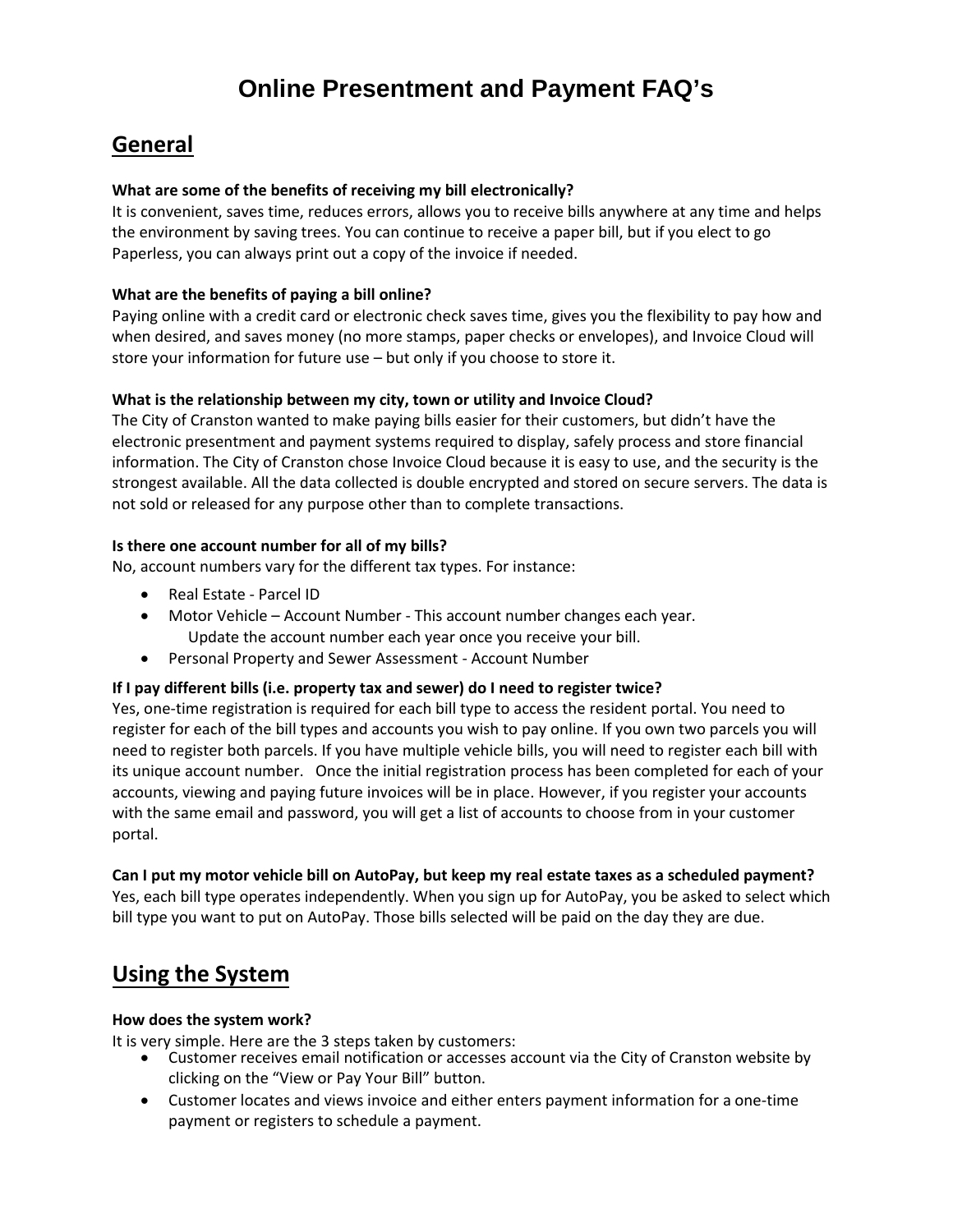• Customer receives an email confirmation with their payment amount and payment process date.

#### **I cannot locate my bill.**

Please scroll down on the page to view the matching items at the bottom. Otherwise, try re-reading the instructions for the search criteria. You may be entering more than one search criteria for Real Estate or Personal Property bills, which may only require one out of two fields. Utility bills may require a service address as confirmation. It must be entered exactly as indicated on printed bill.

#### **Do I need to register to pay a bill?**

You may need to register to receive electronic bills by email, but registration is not required for onetime payments. One-time payments require that you enter your payment information each time you make a payment. By registering, you avoid that step and gain access to your payment history.

# **How Do I Register?**

### **Registering is easy and can be done when you make a payment. There are two ways you can make a payment.**

- **1.** When you receive an email notification that your bill is ready to paid, simply click on the "View Invoice or Pay Now" button. You will be directed to the City of Cranston's "Pay and/or View Bills Online" site, powered by Invoice Cloud. Once there, you will be given the opportunity to register or make a one-time payment. If you choose to register, you will be asked to provide a password and accept the terms and conditions to use the system. The payment information you enter in your profile will then be securely encrypted and saved for your next visit.
- **2.** You can go directly to the City of Cranston's website and click on the "Pay your City Taxes Online" button. You will then be directed to the Online Bill Pay page. If you click "View or Pay Your Bill Online," you will be directed to the City of Cranston's "Pay and/or View Bills Online" site, powered by Invoice Cloud. Once there, you will need to locate your account and be given the opportunity to register or make a one-time payment. If you choose to register, you will be asked to provide a password and accept the terms and conditions to use the system. The payment information you enter in your profile will then be securely encrypted and saved for your next visit.

#### **Can more than one person pay bills online for the same account?**

There are two ways that payment responsibilities can be shared. If the other payer is part of your household, you may choose to share your login information with that individual. In a situation where personal financial data is not shared, you may forward your email notification to the individual, who will then click on the "View or Pay Now" button and elect to make a one-time payment. They will need to enter their name, email address, address and payment information. They will receive the payment confirmation. You can verify their payment by viewing the invoices in your account.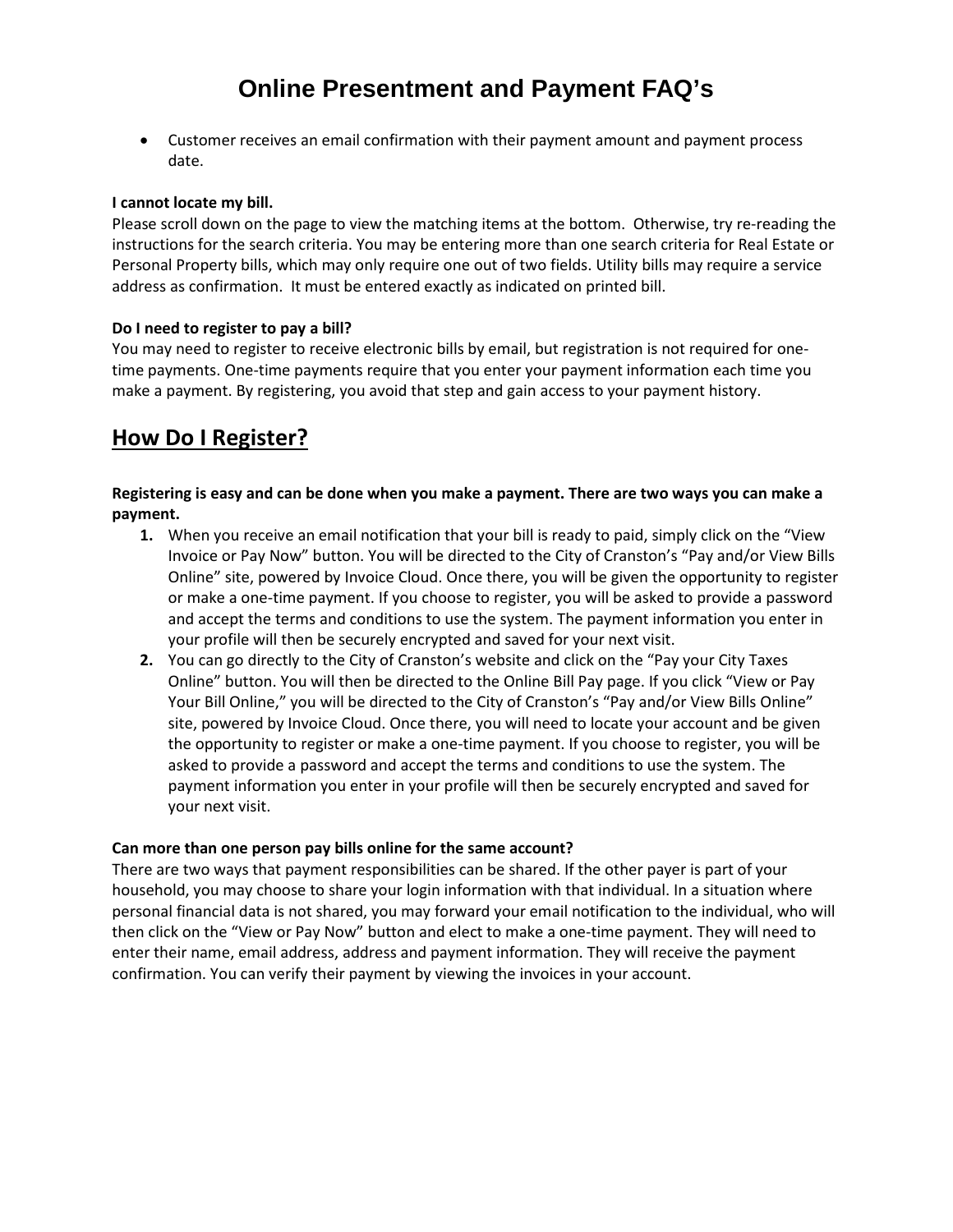# **Payment**

#### **What is a service or convenience fee?**

A non-refundable fee added to an invoice to cover various administrative costs associated with billing and accepting payment. 2.95% Service Fees (\$1.95 minimum fee) apply to all debit and credit card payments. A \$.60 fee applies to all ACH (electronic check) payments.

### **What are the costs for paying online?**

There are no signup costs or subscription fees, only the fees listed in the previous question.

## **How will I know that my payment has been accepted?**

After you submit your payment, you will see a payment confirmation screen. It will contain your payment confirmation message. It will show an approved number for credit cards or a processed number for electronic check. You will also receive a confirmation email after your transaction is submitted. The email will include your account number, invoice number, amount paid, and confirmation message. If your electronic check does not pass through the bank, you will receive an email informing you of the rejected payment. You may need to call the City of Cranston in order to pay again.

## **How long does it take for a credit card transaction to process if I pay online?**

Credit card transactions typically take less than 24 hours to settle. An authorization is issued immediately; however, it takes 24 hours for the money to be moved.

### **How long does it take for an EFT (electronic funds transfer) transaction to process if I pay online?** EFT transactions typically take 24 hours to settle.

#### **Can I tell if my payment has been posted?**

Yes, simply login to your account and select "View my payment history". If you are a registered customer, you will receive an email notification.

## **How do I change my account information?**

Simply log into your account and change any of your personal information under the My Profile tab. If you are unable to change some of your information, you may need to call the City of Cranston and have them change it for you.

# **Advanced Features**

## **What is AutoPay?**

If you elect to opt in to AutoPay, it means that your bills will be paid automatically on their due dates using your default credit card or bank account. This will avoid any late fees and free you from having to remember when to pay.

#### **Can I cancel AutoPay?**

Yes, simply go into your profile and uncheck the AutoPay box that you had previously checked when you elected to opt into AutoPay.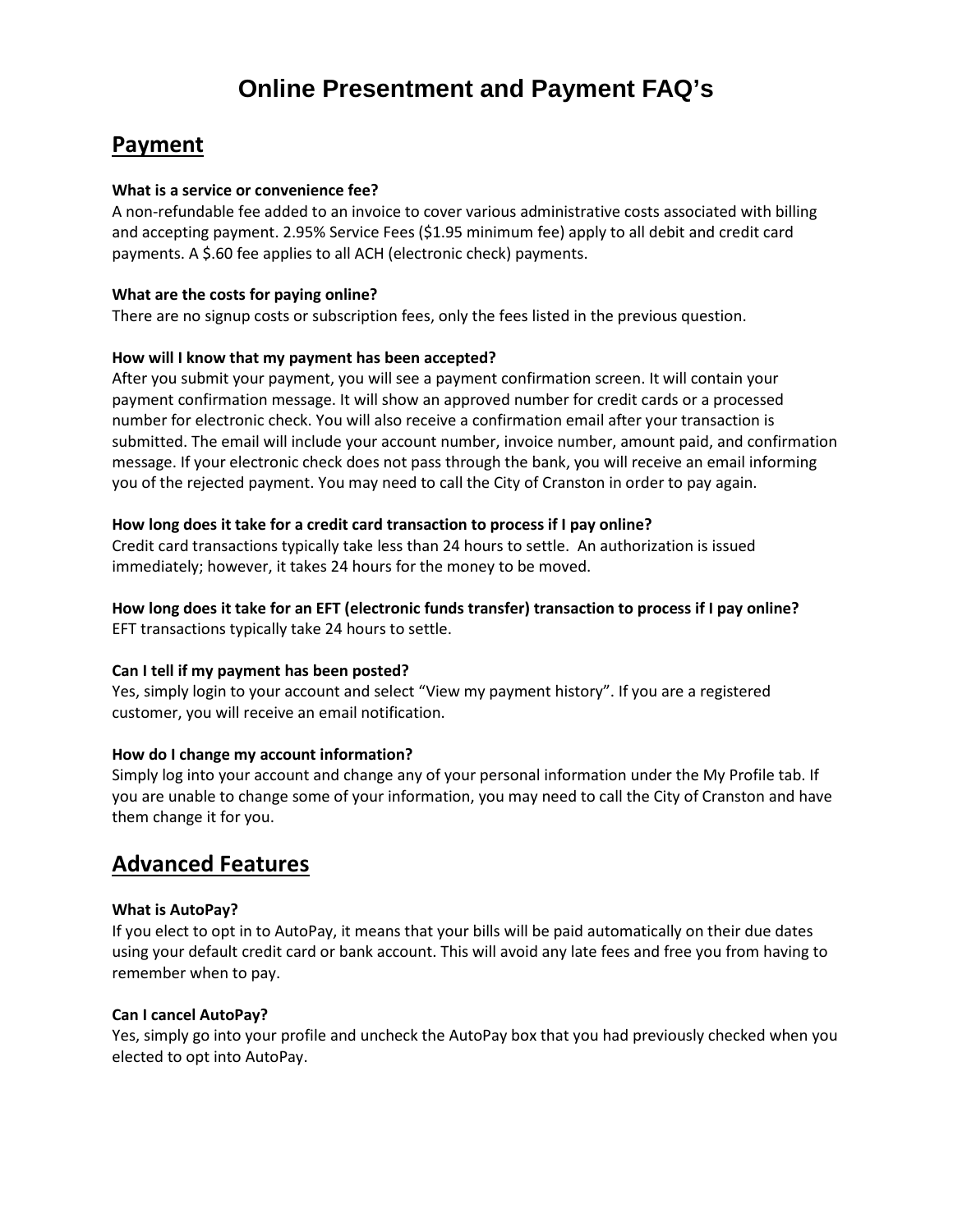#### **What are scheduled payments?**

Scheduled payments are scheduled individually by you for each bill on your specified date.

#### **Can I change a scheduled payment?**

Yes, as long as it is changed before the date it was scheduled to be paid.

#### **What is the difference between AutoPay and a scheduled payment?**

AutoPay is an automated process which pays your balance in full each billing cycle at 2am on the due date; scheduled payments are manually entered by you for the date you choose for each bill you choose.

#### **What if I already have AutoPay or a scheduled payment set up with my bank?**

You will need to contact your bank and cancel your automated or scheduled payment before the payment is due (typically payments are made a couple days in advance of the due date, so don't wait until the last minute).

#### **When I sign up to "Go Paperless," will I still receive a paper bill in the mail?**

No, you will receive an email notification each time a new bill is ready for you to view and pay. Email notifications go to the email address used when you registered, a second email address may be added if you wish to send notifications to an additional or back up email address.

#### **Can I start receiving paper bills again?**

Yes, simply go into your profile and under Paperless Options, select "No, I don't want to go Paperless." Be sure to update/save the change.

#### **I received an email stating "Thank you for going Paperless," but I DID NOT sign up for paperless!**

The Paperless box is generally defaulted to enroll you in Paperless billing because it helps the environment.

Option 1: Customer must click on "Complete Paperless process" link within email to complete enrollment. If they do not, the Paperless option will not be active and will drop off system within a few days.

Option 2: Customer can log into account and cancel Paperless registration.

Choose >My Profile>paperless option>cancel paperless registration

#### **What is Account Linking?**

Self Service Account Linking means that Payers are able to view and pay all open bills with a single transaction. When registering bills under the same email address, payers are given the option to link the related accounts within the service. Linked accounts provide the following efficiencies:

- Faster, simpler payments across bill types. For example, a customer with three real estate tax bills, two personal property bills and six motor vehicle bills can login to any one account and view, manage preferences (AutoPay, Paperless setting etc.) and pay all of the accounts at the same time.
- Linked accounts can access the same encrypted credit card and bank account information, so payers only need to enter it once.
- Multiple first email notifications scheduled for the same day, are grouped into one email rather than sent separately, resulting in fewer notifications for payers.